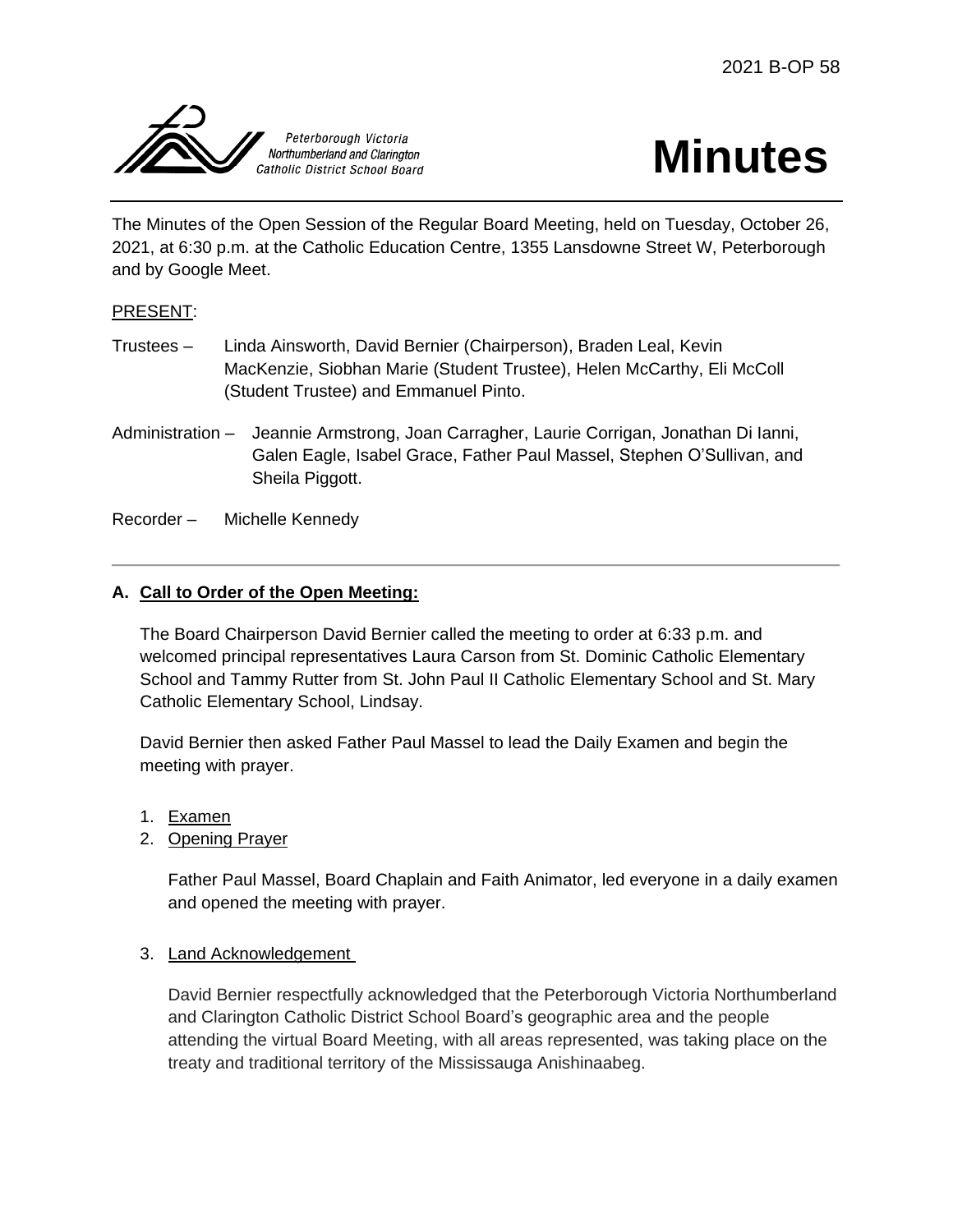# 4. Singing of the National Anthem

O Canada was sung, led by Trustee Linda Ainsworth.

# 5. Approval of the Agenda

**MOTION:** Moved by Emmanuel Pinto, seconded by Braden Leal that the Agenda be approved with the renaming of item E.1 to Election of Temporary Vice-chairperson and the addition of item E.4, Letter to Minister of Education Regarding Mandatory Vaccination.

Carried.

6. Declarations of Conflicts of Interest

There were no of conflicts of interest declared.

7. Approval of the Minutes of the September 28, 2021 Regular Board Meeting.

**MOTION:** Moved by Braden Leal, seconded by Linda Ainsworth

that the minutes of the September 28, 2021 Regular Meeting be approved.

Carried.

### 8. Business Arising Out of the Minutes.

There was no business arising from the minutes.

# **B. Reports from the Office of the Director and Student Trustees:**

### 1. Report from the Director of Education.

Joan Carragher gave the Director's Report, which included the following points:

- The PVNCCDSB community is mourning the loss of Gerard van den Wildenberg, principal at St. Elizabeth Catholic Elementary School. Board Chairperson, David Bernier was in attendance at the funeral Mass on Saturday, October 23, 20121 to represent the Board. Gratitude was extended to the crisis response that was put in place to assist the staff and students at St. Elizabeth CES.
- Re-branding is underway in the wake of the approval of the new Strategic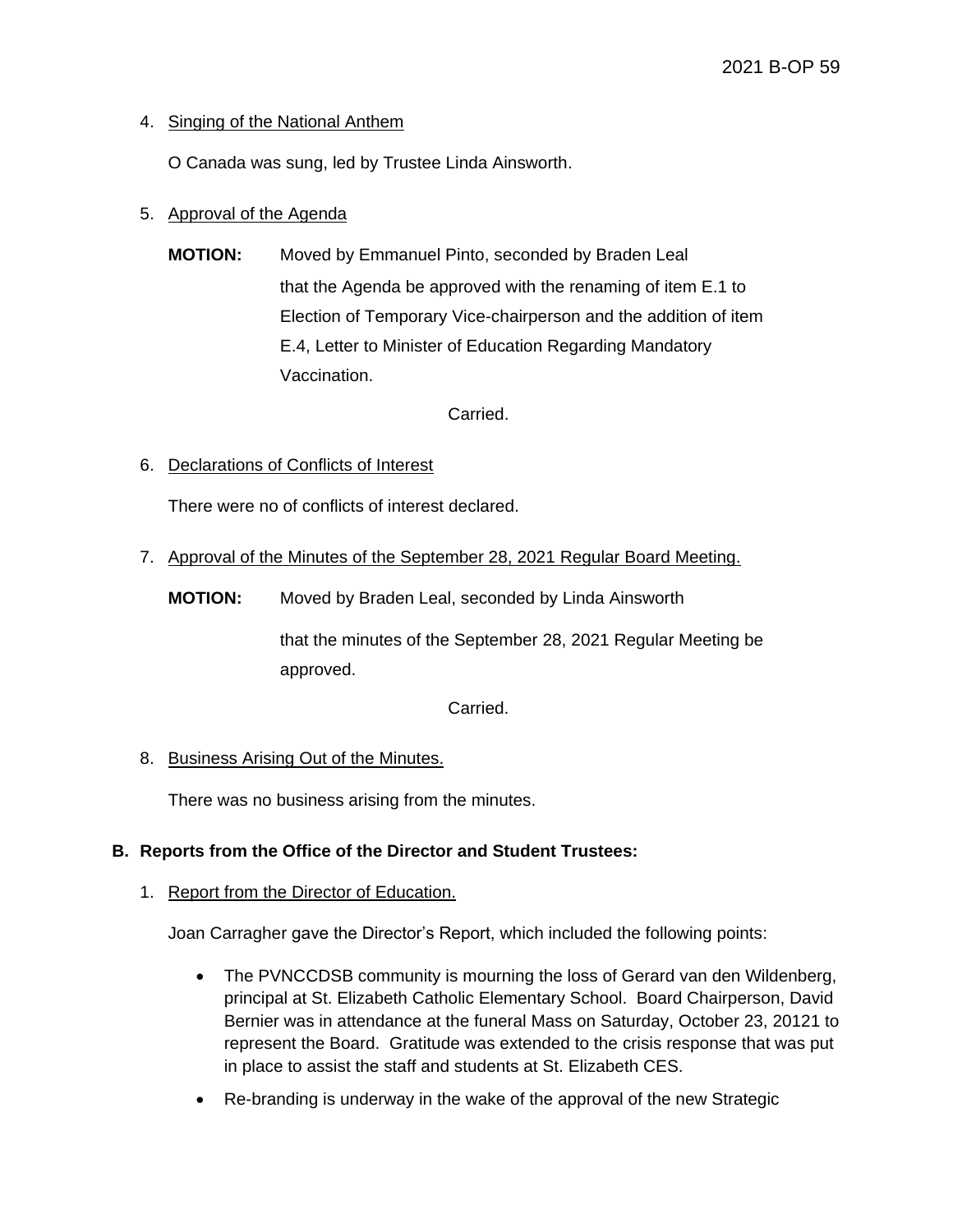Priorities for the Board. New images are being distributed to all schools and the Catholic Education Centre for use in print and electronic communications.

- Appreciation was extended for the ongoing support as the school year is well underway and to the Senior Administration team who have made many visits to schools this fall.
- Numerous events were held on the first Truth and Reconciliation Day, recognized on September 30.
- A virtual Mass for Thanksgiving, celebrated by Bishop Daniel Miehm was recorded and shared with the schools.
- In-person professional development has resumed when possible and there have been a number of meetings and learning sessions held throughout the month demonstrating the commitment to excellence in teaching and learning.
- Today the principals and vice-principals and senior administration welcomed expert Kevin Cameron, from the North American Centre for Threat Assessment and Trauma Response and took part in Traumatic Events System Training.
- The COVID-19 case numbers remain low with only two active cases in the board and no schools in outbreak. Preparations will soon be underway to collaborate with Health Units to prepare for the expected mass immunization clinics for 5-11 year olds.

Following her presentation, Joan Carragher invited questions and comments from the trustees.

### 2. Report from the Student Trustees, Eli McColl and Siobhan Marie.

Student Trustees Eli McColl and Siobhan Marie gave the Student Trustee report which included the following highlights:

- Leadership has been demonstrated in our secondary schools with many events taking place this month.
- Students and staff at St. Peter Catholic Secondary School have raised \$30,000 for the Terry Fox Foundation. Holy Trinity Catholic Secondary School was very successful in their Terry Fox campaign to surpass their fundraising goal to raise over \$11,000
- There have been many environmental initiatives in the schools to encourage reusable water bottles and encourage environmental health. Construction classes at St. Stephen Catholic Secondary School have constructed gardens around the school to encourage recognition of nature and environmental space.
- The Student Council Liaison Committee is looking forward to their first in-person meeting and retreat since the onset of the pandemic at Ganaraska Forest Centre.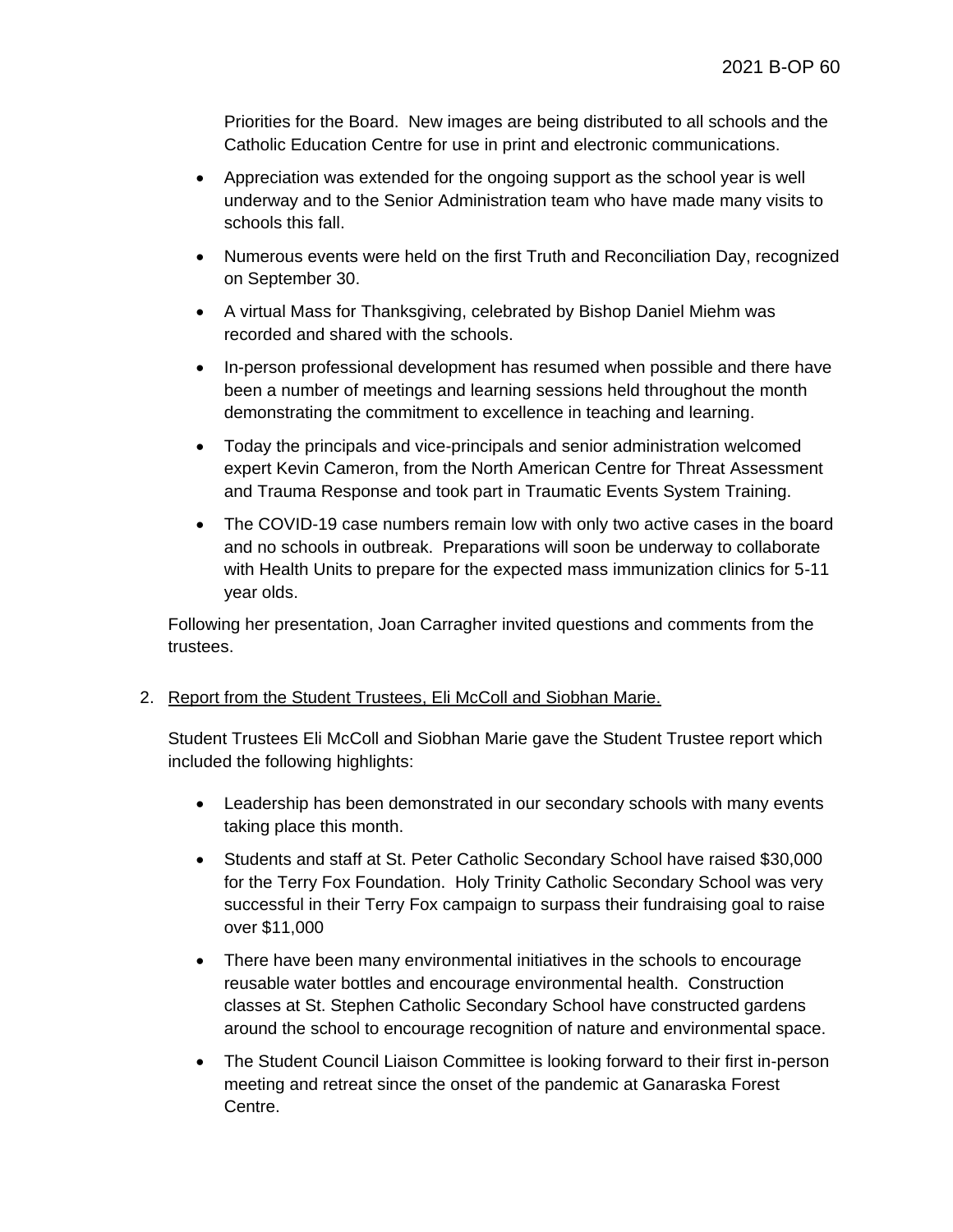- Faith and Equity will be a focus of the SCLC committee members this year.
- St. Thomas Aquinas Catholic Secondary School has implemented a Respecting Differences club to encourage respectful appreciation and interaction recognizing diversity and inclusion.
- A Model United Nations has been founded at St. Thomas Aquinas Catholic Secondary School to allow students to experience global problem-solving, respectful conversation and debate in a model that simulates the United Nations.
- St. Peter Catholic Secondary School participated in a KAIROS Blanket Exercise to which is an impactful representation of the relationship between colonizers and Canada's First Nation, Métis and Inuit people.
- Regretfully, the junior student liaison representative from St. Peter Catholic Secondary School has stepped down. Another representative from St. Peter CSS will be selected to join the committee.

At the end of the report, Eli McColl, announced his resignation as Senior Trustee, citing a need to focus on commitments to his studies, his family and his own mental health. Eli stated that he will continue his work with the Student Council Liaison Committee as the senior representative for Holy Cross Catholic Secondary School. He thanked the trustees for their support in his time as student trustee and remarked that Siobhan Marie will continue do an excellent job as student trustee.

Eli McColl was thanked by the trustees for his leadership and commended for recognizing priorities with maturity and integrity. The trustee expressed their well wishes for his future endeavours.

The Director of Education, Joan Carragher explained the process for the replacement of the senior student trustee and the process will be complete by the November Board Meeting.

### 3. Report from the Manager of Communications.

The Manager of Communications, Galen Eagle shared system highlights from all areas of the board which included the following highlights:

- Shea Kerin's journey to recovery and return to St. Anthony Catholic Elementary School.
- United Way campaign launch at PVNCCDSB
- The first National Day for Truth and Reconciliation, September 30, 2021.
- Celebration of the opening of Holy Cross Catholic Secondary School sports and recreation facility on October 5, 2021.
- Resignation of Kawartha Lakes Trustee, Michelle Griepsma, recognizing her 11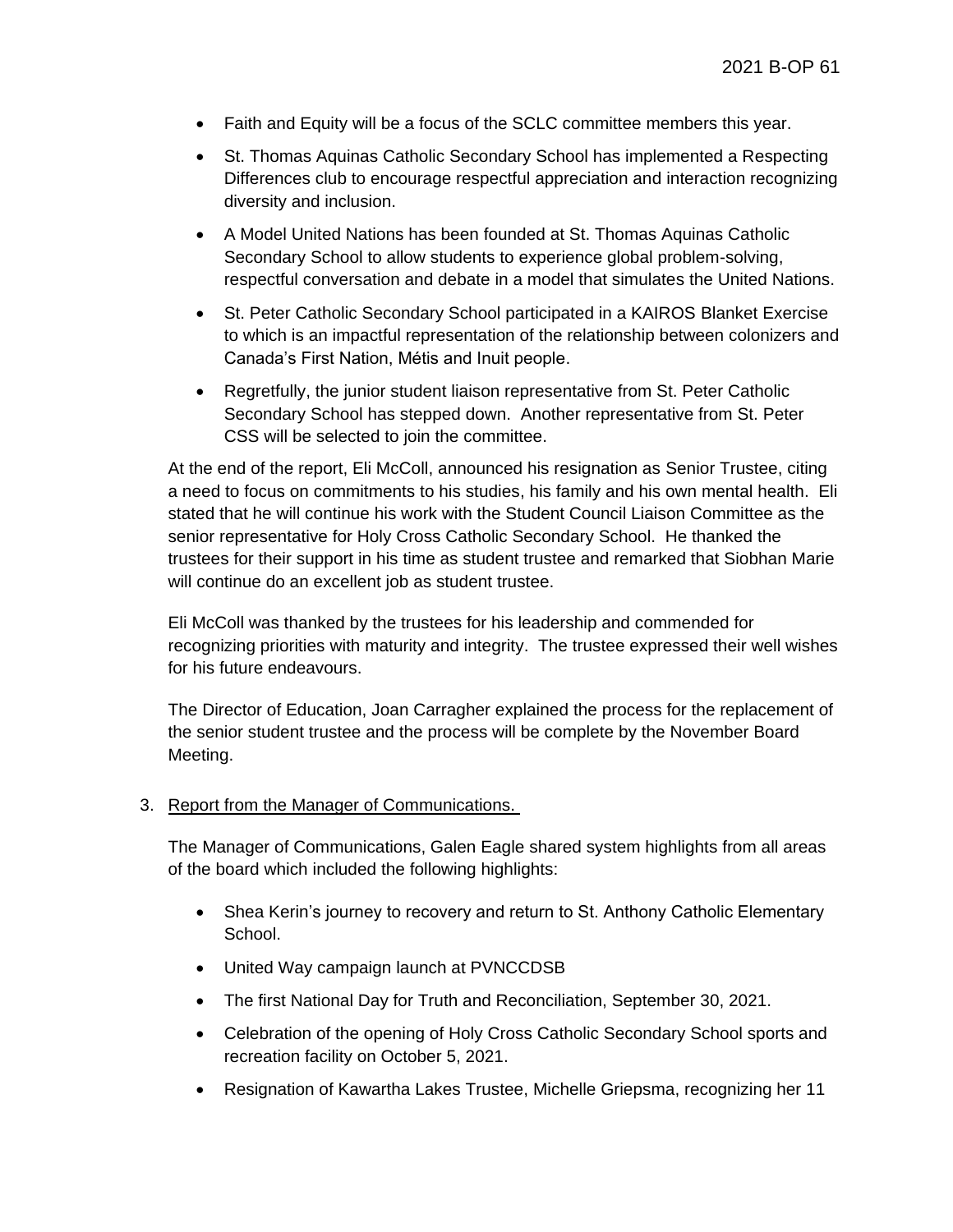years of service to PVNCCDSB.

- St. John CES Grade 8 students organized a soccer tournament for their school.
- Collaboration with the Diocese to communicate the pastoral planning process. All staff received a survey link and all families of students in grades 7 through 12 also received the survey link.

At the conclusion of his report, Galen Eagle invited questions and comments from the trustees.

### **C. Presentations:**

#### 1. Traumatic Events System Training – PVNCCDSB Update

Joan Carragher, Director of Education introduced Kevin Cameron, Executive Director of the North American Center for Threat Assessment and Trauma Response, by reading his extensive biography detailing his expertise in the area of trauma response and threat assessment training. Mr. Cameron was invited to give a presentation about the Traumatic Events System Training and Violent Threat Risk Assessment training being conducted at PVNCCDSB. Mr. Cameron explained the importance of the training and the socio-emotional effects of the pandemic on students and adults alike. Following his presentation, the trustees were invited to ask questions.

### 2. Being Well Strategy Renewal

Superintendent of Special Education, Laurie Corrigan introduced the trustees to the team presenting the Being Well Strategy Renewal which included Dr. Cynthia Chan Reynolds, Board Psychologist, Jennifer Angelo, Mental Health Lead, Mandy Hamu, Mental Health Lead and Sean Heuchert, Manager of Information Technology. The group gave a power point presentation that introduced the updated Being Well Strategy and the consultation and development process that was engaged in its creation. The next steps in the launch of the plan were discussed and the Being Well Portal was demonstrated. Following the presentation, the group invited and answered questions from the trustees.

#### **D. Programs and Services:**

#### 1. Student Data Census Update.

Jeannie Armstrong, Superintendent of Learning and Sandra Connolly, Learning Consultant and MISA Lead gave a PowerPoint presentation about the student data census survey that was open for response from October 1 through to October 25. A large amount of data has been collected and will be analyzed over the coming months and results will be shared. The data will be used to identify and address systemic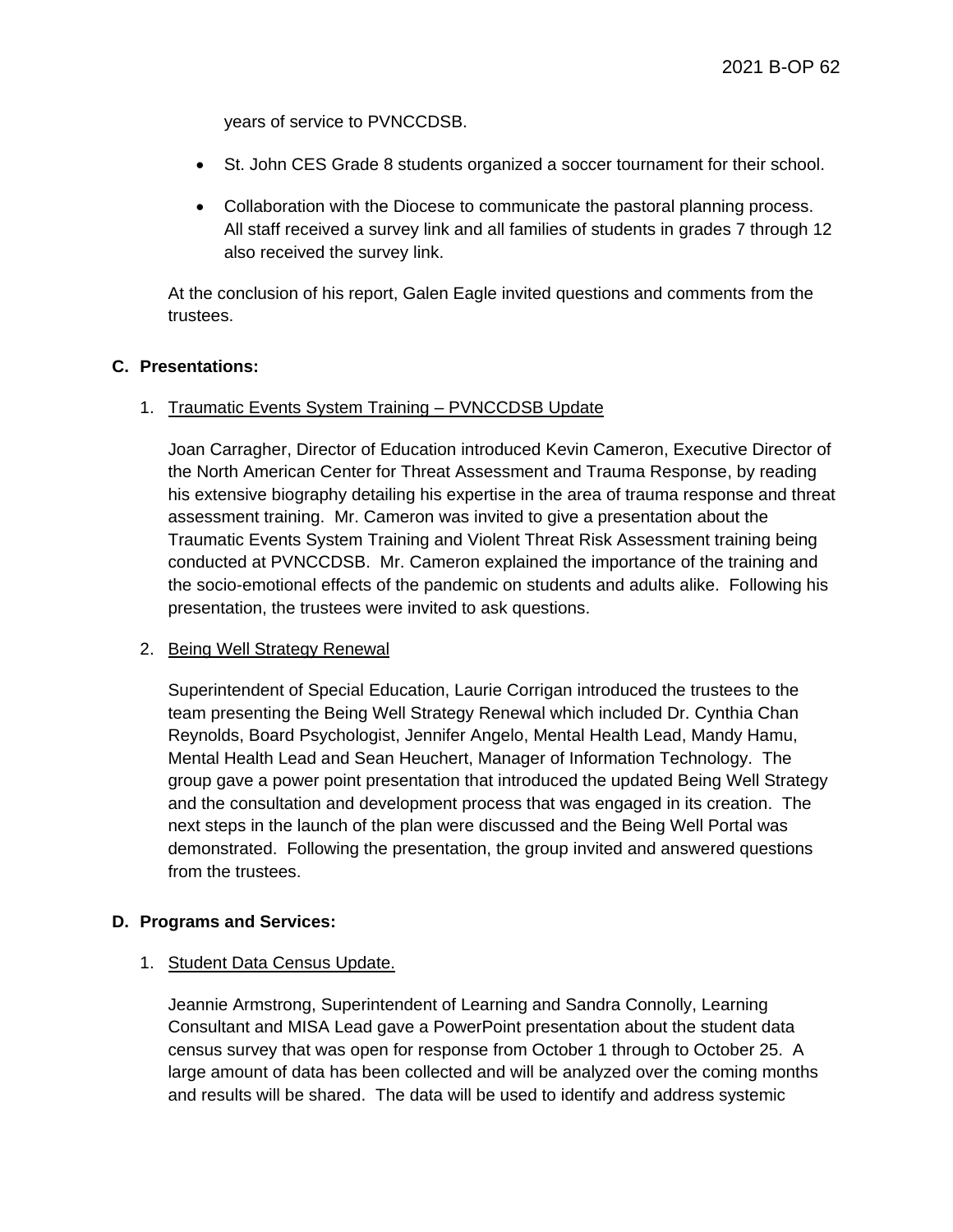barriers and establish system goals focusing on equitable student learning experiences.

### **E. Business, Finance and Governance:**

1. Election of Temporary Vice-chairperson

David Bernier, Board Chairperson explained the process for the election of the position of Board Vice-chairperson, left vacant due to the resignation of Michelle Griepsma. The elected Vice-chairperson will serve in the role until the end of the term on November 30, 2021.

**MOTION:** Moved by Kevin MacKenzie, seconded by Linda Ainsworth

that Michelle Kennedy act as the electronic teller.

Carried.

**MOTION:** Moved by Linda Ainsworth, seconded by Emmanuel Pinto

that Jeannie Armstrong be appointed as a superintendent teller to oversee the electronic vote.

Carried.

**MOTION:** Moved by Helen McCarthy, seconded by Kevin MacKenzie

that Laurie Corrigan be appointed as a superintendent teller to oversee the electronic vote.

**Carried** 

An electronic nomination form was sent by email to the trustees and the result was reported. Braden Leal was nominated and acclaimed as Vice Chairperson for the board.

2. Ontario Catholic School Trustees Association (OCSTA) Open Session Report.

Chairperson David Bernier reported that memoranda from the OCSTA continue to be shared with trustees as they are received.

Linda Ainsworth reminded trustees of the next virtual event in the Catholic Education Speaker series on Monday, November 29, 2021, at 7 pm. Justice Peter Lauwers will give a presentation entitled "Education Strategy in the Light of Experience and What Works". Trustees were reminded that the presentations are recorded and available in the trustee portal on the OCSTA website.

It was reported that the annual 'Toonies for Tuition' campaign is held in November to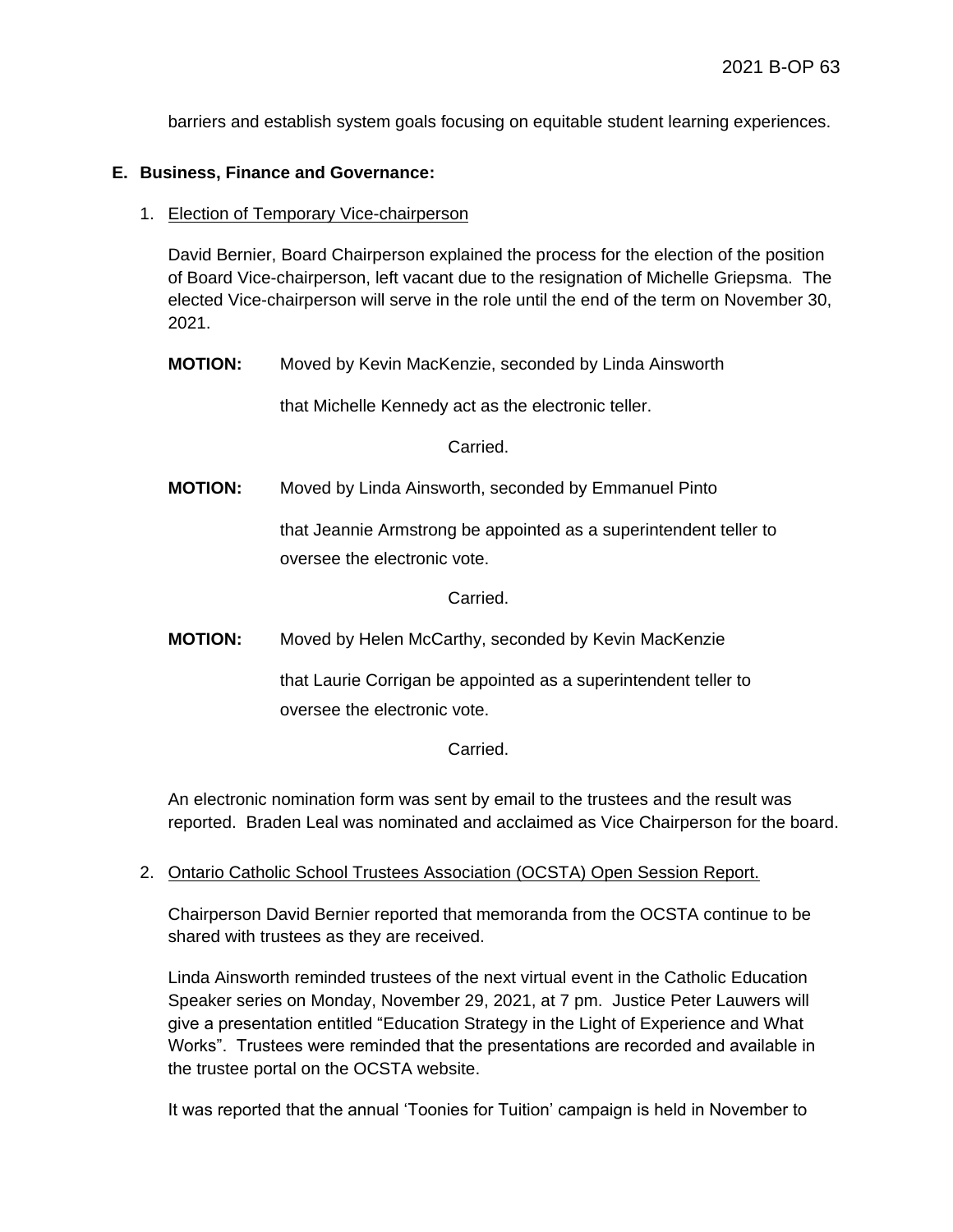support students in other provinces where Catholic schools are not publicly funded. It was noted that the PVNCCDSB day for collection is November 25, 2021.

- 3. Recommended Action from the Committee-of-the-Whole, October 12, 2021.
	- **MOTION:** Moved by David Bernier, seconded by Linda Ainsworth that the Board approve Honoraria for Board members as outlined

in the report for the period December 1, 2021 to November 30, 2022, be approved.

Carried.

- 4. Letter to Minister of Education Regarding Mandatory Vaccination.
	- **MOTION:** Moved by Helen McCarthy, seconded by Braden Leal

that the board send a letter to the Minster of Education, Stephen Lecce in support of mandatory COVID-19 vaccination that is similar to the letter sent by a number of Catholic District School Boards, and, that it will include considerations to support staff shortages that are being experienced by boards across the province.

Carried.

### **F. Human Resources:**

- **G. Policy Development:**
	- 1. Recommended Actions from the Policy Development Committee Meeting, October 5, 2021.
		- **MOTION:** Moved by Emmanuel Pinto, seconded by Kevin MacKenzie

that the Board receive the report and recommendations from the Policy Development Committee dated October 5, 2021, for publication and implementation.

Carried.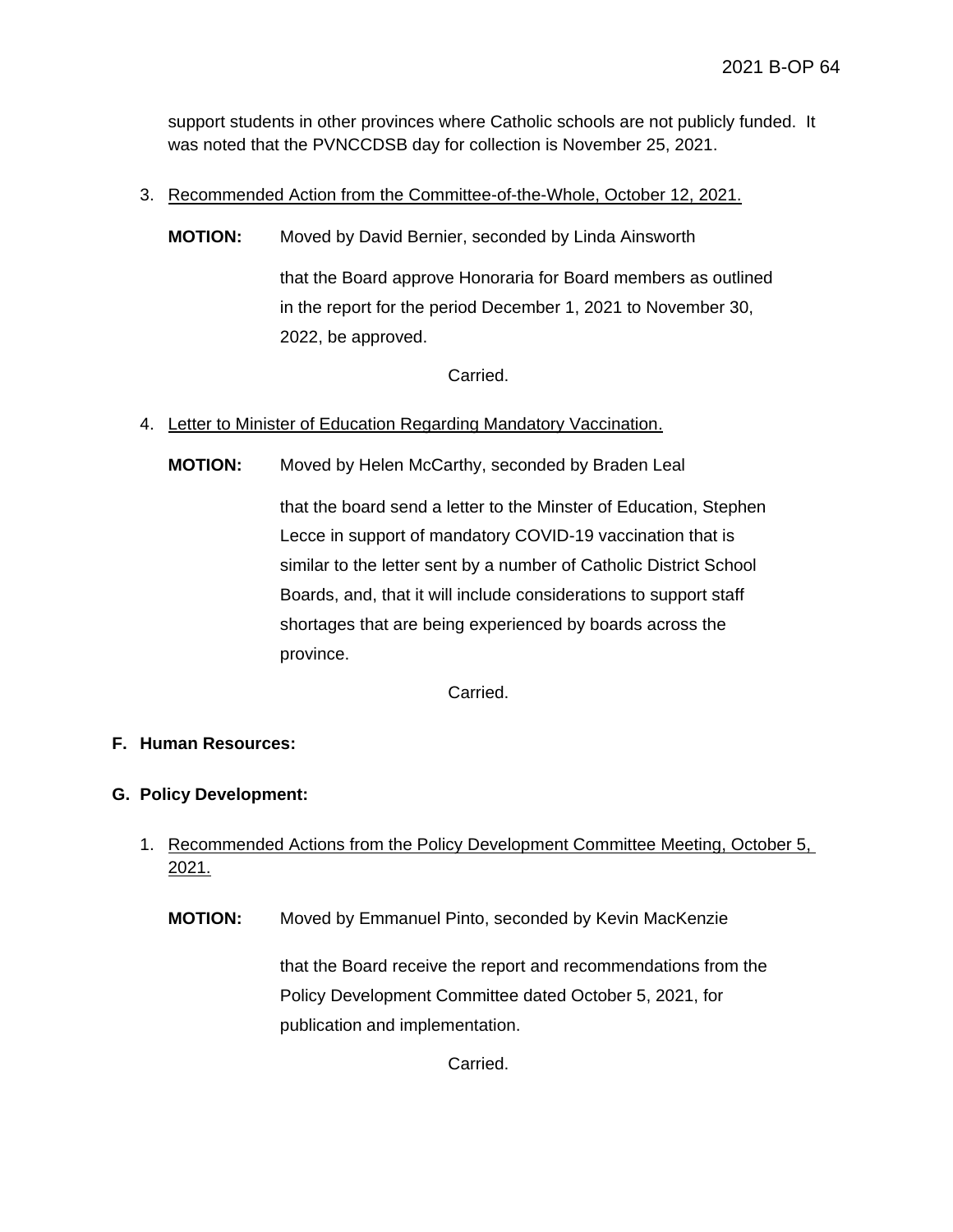### **H. Old Business:**

**I. New Business:** 

### **J. Bring Forward:**

### **K. Information Items:**

### 1. Chairperson's Report

Board Chairperson, David Bernier expressed his condolences to the PVNCCDSB community on the loss of principal, Gerard van den Wildenberg, noting the very large impact felt by all who have worked with him and especially his colleagues. Mr. Bernier commented on the support given to Gerard's family from the board and noted that a team converged on the school to accompany the staff and students at a time when they needed it. The support given is a testament of how well we work together in the needs of others.

### 2. Committee Chairperson's Report:

- a) Catholic Parent Engagement Committee, October 4, 2021. Trustee Kevin MacKenzie reported that the selection of the Chairperson for CPEC was deferred to the next meeting, to be held on November 1, 2021. It was noted that the Parents Reaching Out Grant allotment has doubled from last year.
- b) Accessibility for All Committee, October 14, 2021.
- c) Faith and Equity Advisory Committee, October 14, 2021. Kevin MacKenzie reported that a territorial recognition was given by Peter Bagnall and suggested that it be given at the next board meeting.
- d) Special Education Advisory Committee, October 16, 2021. David Bernier reported that he attended the Special Education Advisory Committee (SEAC) meeting and read a statement in response to the letter received from SEAC addressed to the board.

### **L. Future Meetings and Events:**

### 1. Board Meeting

- a. Board Meeting Open Session, November 23, 2021, 6:30 p.m. (In-camera Session, 6:00 p.m.)
- 2. Board Standing Committee Meetings: (Listed in chronological order.)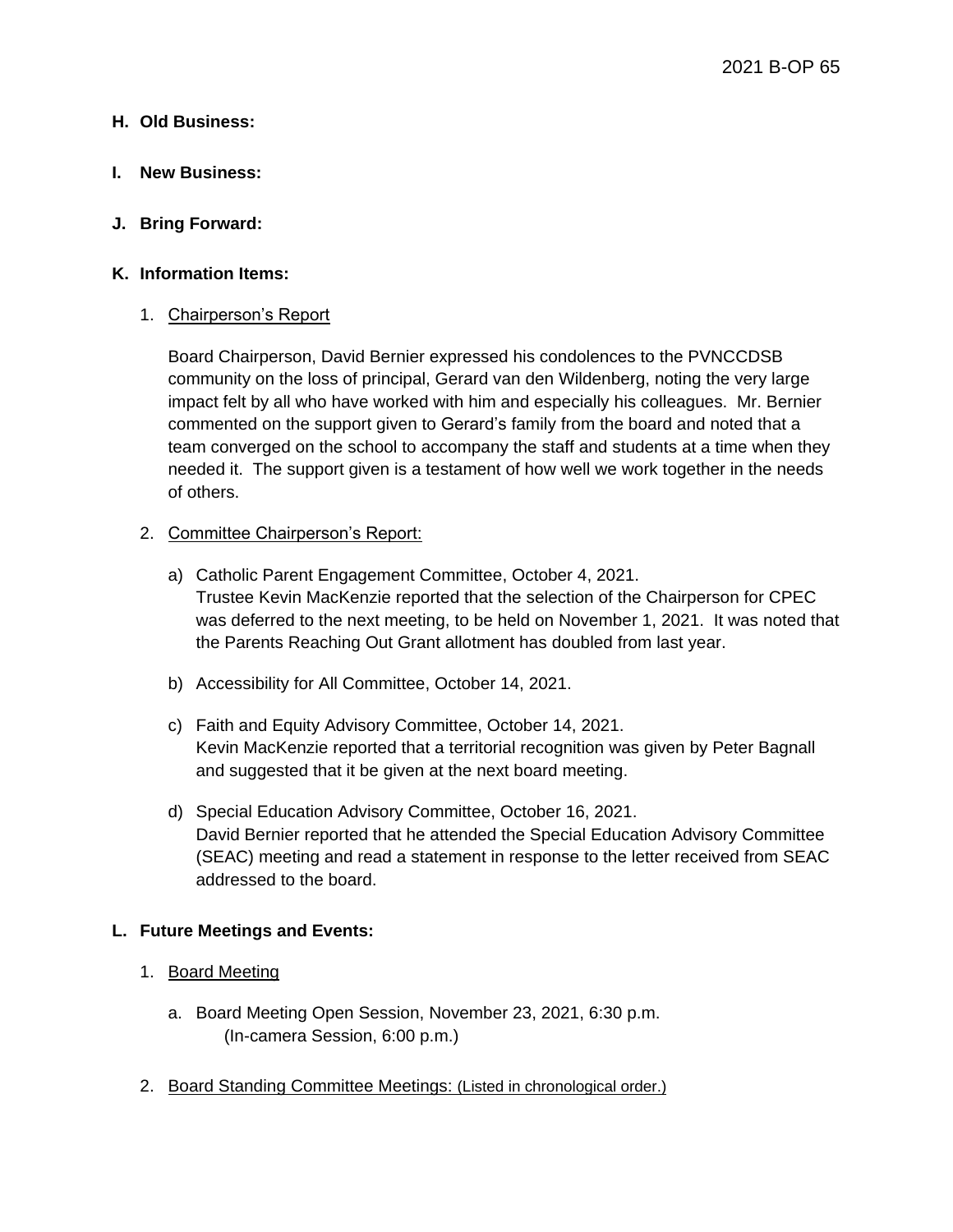- a. Policy Development Committee, October 5, 2021, 6:30 p.m.
- b. Committee-of-the-Whole, October 12, 2021, 6:30 p.m.
- c. Chairperson's Committee, October 12, 2021, 4:30 p.m.
- 3. Other Committee Meetings: (Listed in chronological order.):
	- a. Catholic Parent Engagement Committee, October 4, 2021, 6:30 p.m.
	- b. Audit Committee, October 6, 2021, 6:30 p.m.
	- c. STSCO Governance Committee, October 13, 2021, 3:00 p.m.
	- d. Accessibility for All Committee, October 14, 2021, 1:00 p.m.
	- e. Faith and Equity Advisory Committee, October 14, 2021, 6:30 p.m.
	- f. Special Education Advisory Committee, October 21, 2021, 6:30 p.m.
	- g. Student Council Liaison Committee, October 26, 2021, 4:15 p.m.
	- h. French as a Second Language Advisory Committee, November 10, 2021, 4:30 p.m.
	- i. First Nation Métis Inuit Advisory Committee, December 7, 2021, 6:30 p.m.
	- j. Supervised Alternative Learning Committee (SAL), TBA.

Isabel Grace, Superintendent of Business and Finance reported that a meeting has been scheduled for the Audit Committee on November 11, 2021, at 6:30 p.m. Isabel Grace also reported that a virtual public meeting, to be held jointly with Kawartha Pine Ridge District School Board, regarding Peterborough Education Development Charges on November 29, 2021, at 7 p.m. More details will be shared with trustees as soon as they are available.

### 4. Board Events:

- a. Catholic Leadership Development Series Session #1, October 21, 2021
- b. Catholic Leadership Development Series Session #2, November 18, 2021
- c. Ontario Catholic School Trustees' Association (OCSTA) Catholic Trustees Seminar, January 14-15, 2022.

#### **M. Conclusion:**

1. Report from the In-camera Meeting

MOTION: Moved by Linda Ainsworth seconded by Emmanuel Pinto

that the Board approve the actions and the discussions arising from the October 26, 2021, in-camera session, as follows: